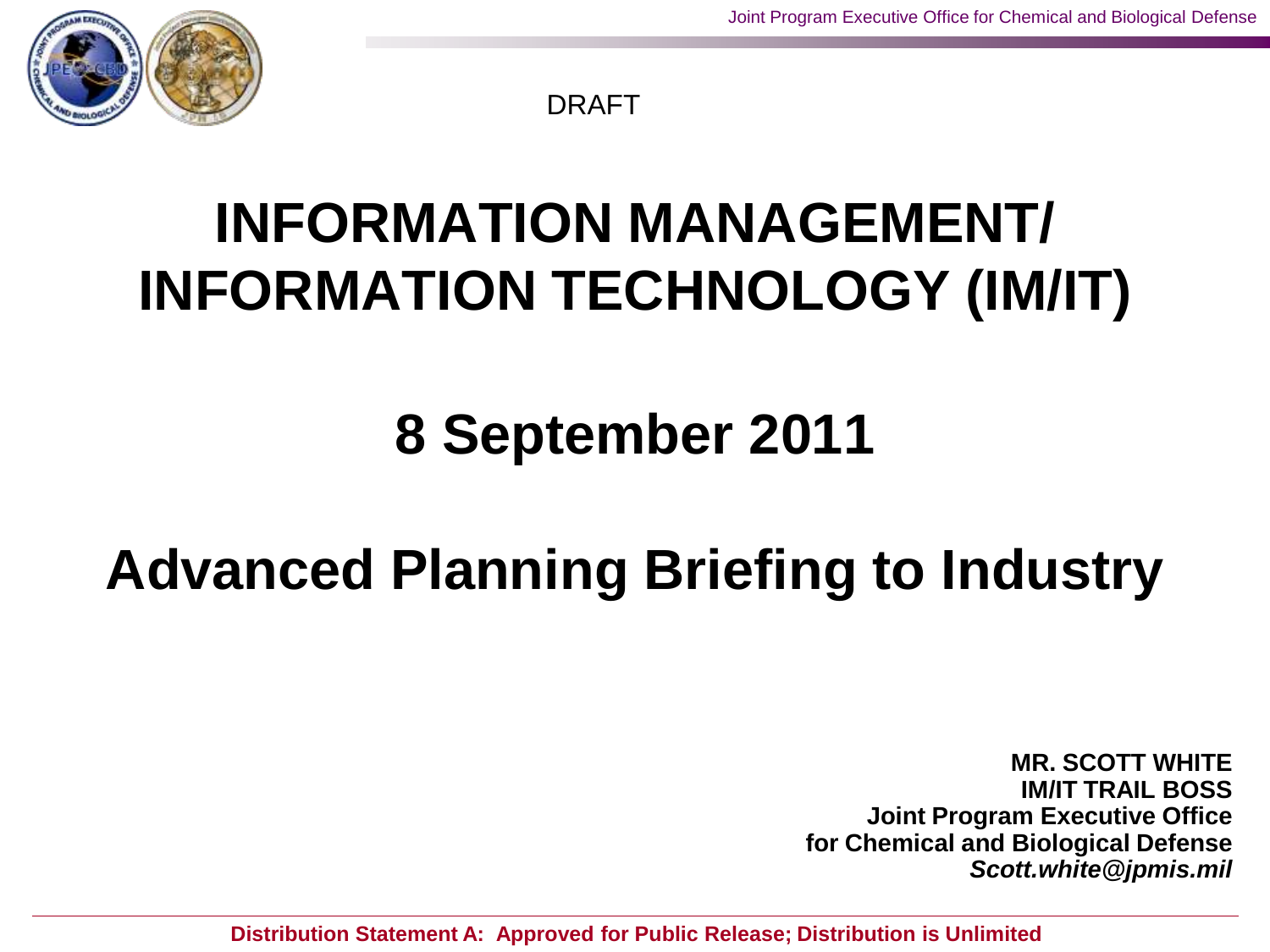

### IM/IT Agenda

- **JPEO-CBD Enterprise Management**
- **The Big Picture**
- **Benefits of IM/IT Approach**
- **IM/IT Enterprise Trail Boss Focus**
- BSP U Deployment in USFK
- IM/IT Capability Lifecycle Integration Architecture (CLIP)
- **IM/IT Enterprise Book Shelf**
- **IM/IT Enterprise Systems Engineering (SE)**
- **Challenges**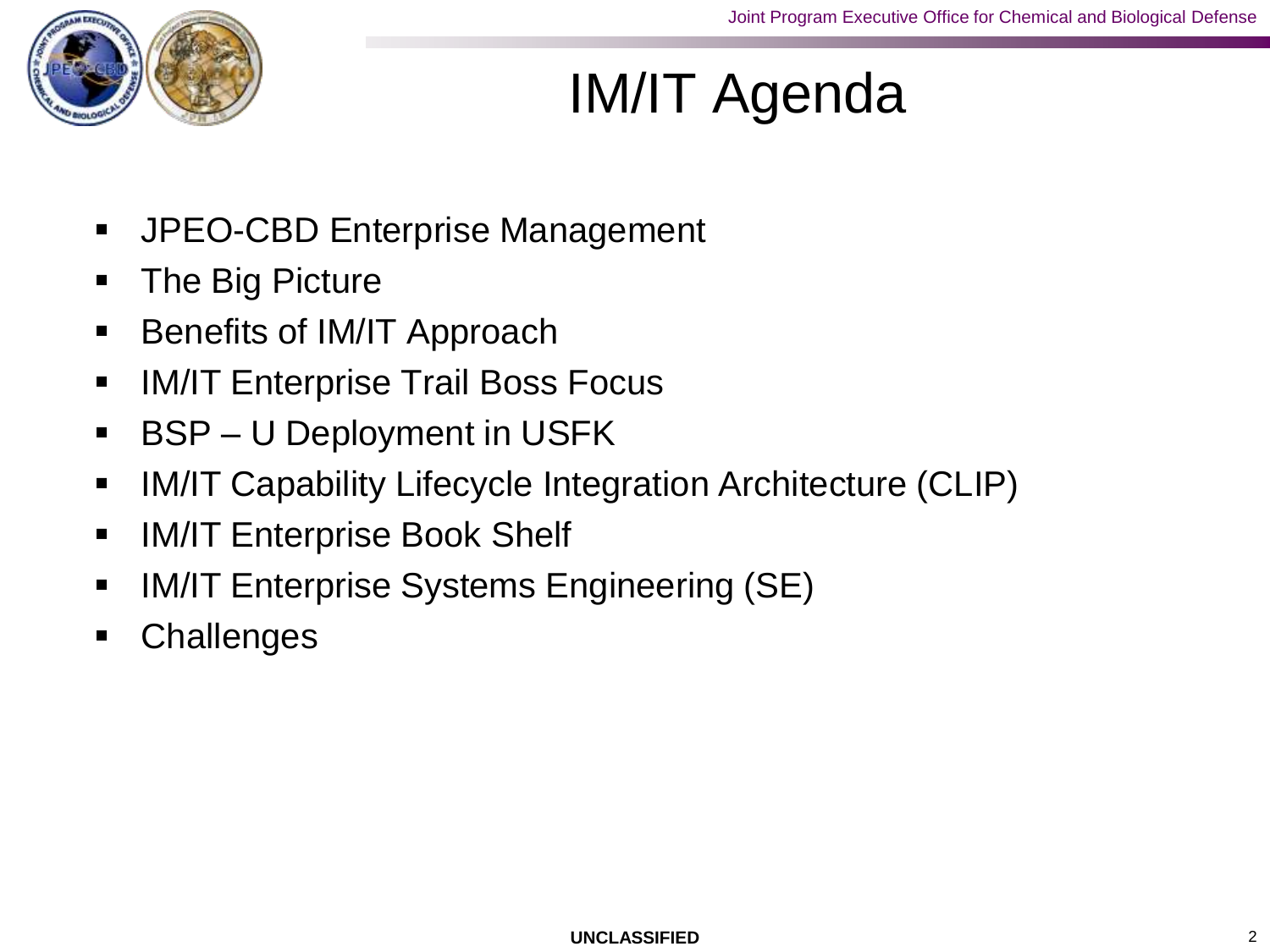### JPEO-CBD Enterprise Management

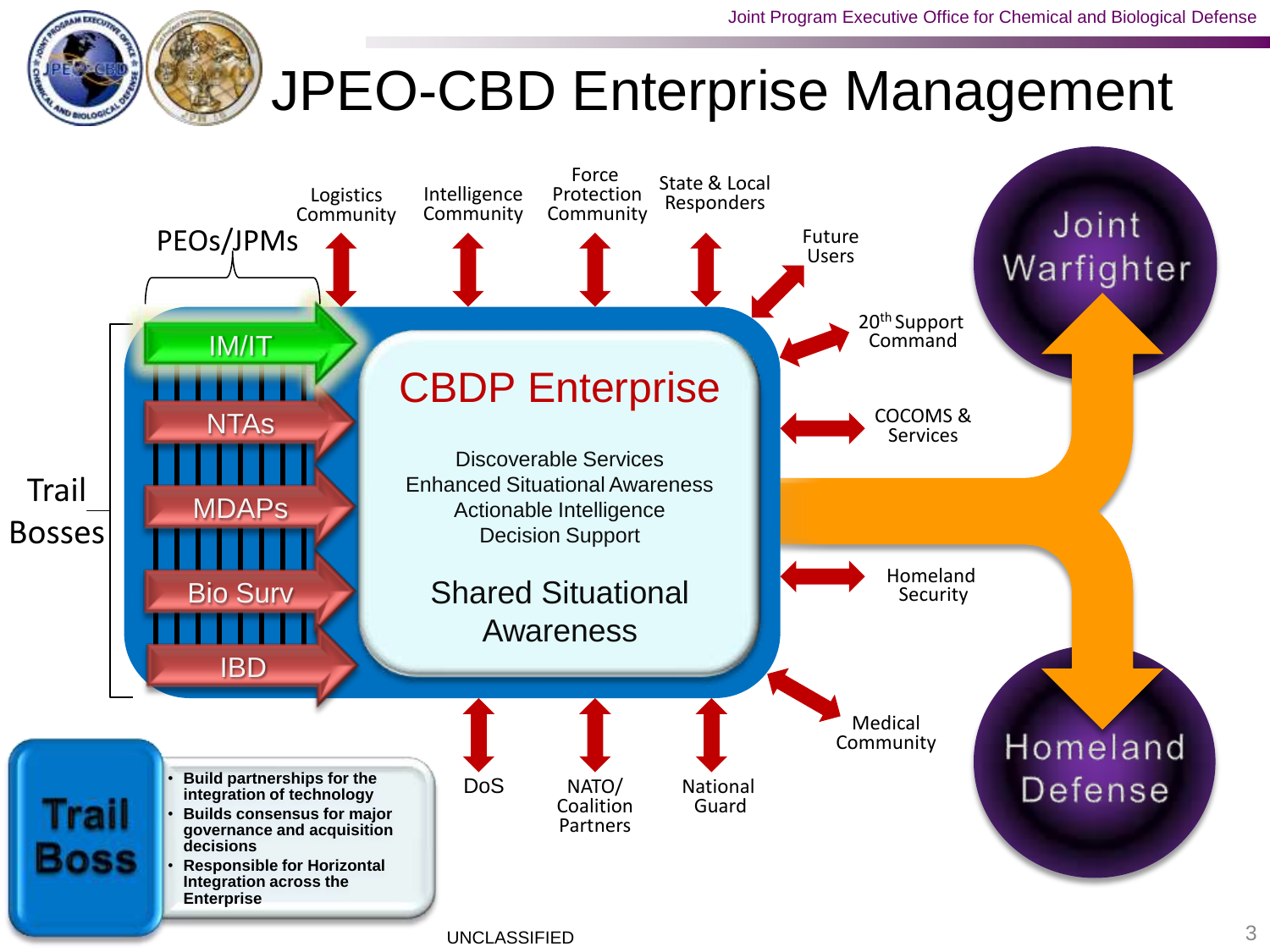# IM/IT ENTERPRISE

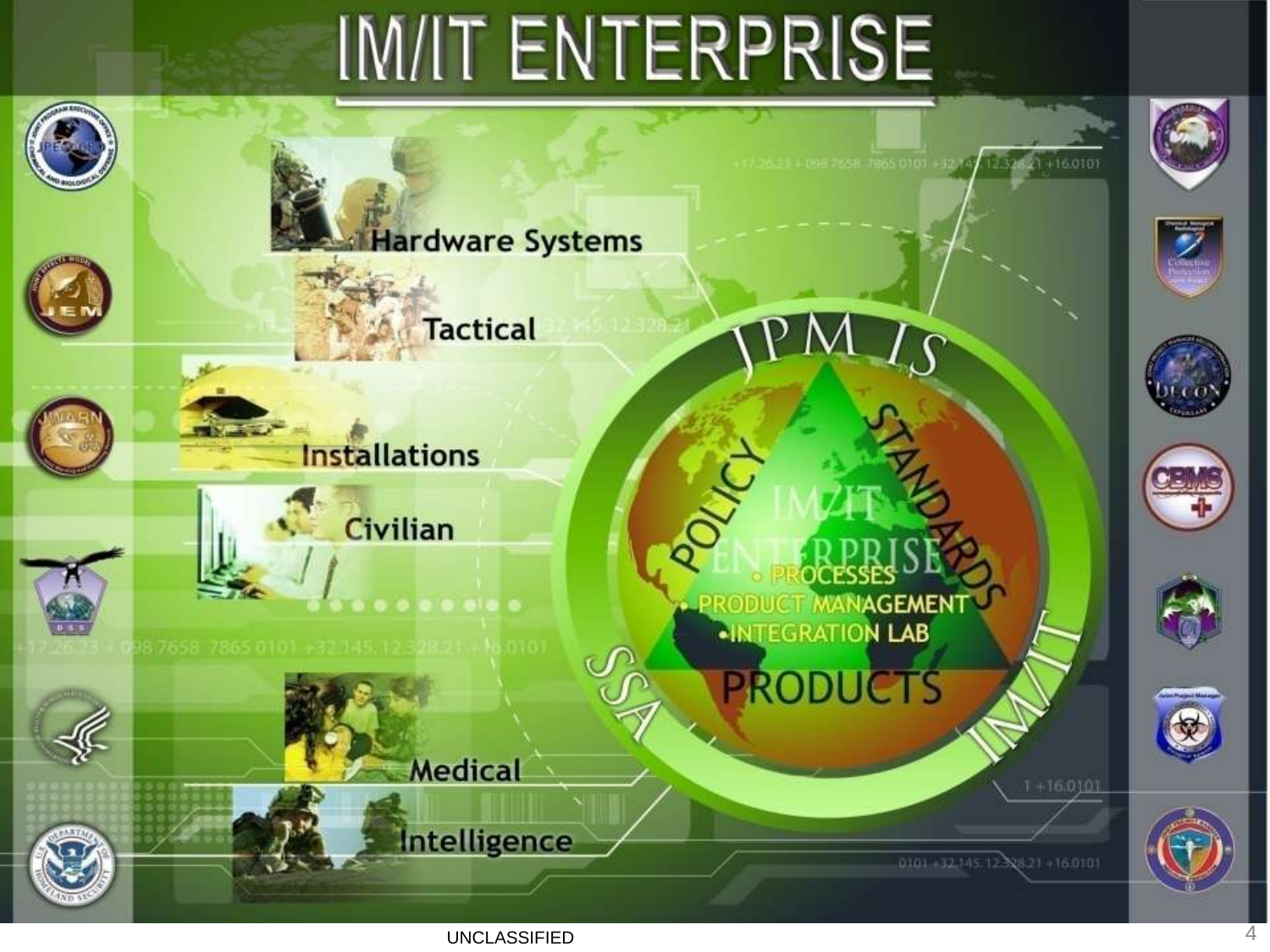

### Benefits of IM/IT Approach

The IM/IT Enterprise is composed of:

- Reference architecture
	- Common standards and protocols
	- DISA approved services
	- Common data model
- Validated JPEO-CBD services and components
- Standardized development and integration processes
- Fully capable Systems Integration Lab (SIL)
	- Integration of capabilities for Bio-Surveillance and other mission areas
	- Vetting and transition of S&T capabilities
	- Management and support of deployed capabilities

#### *Delivery of the right information to the right person at the right time*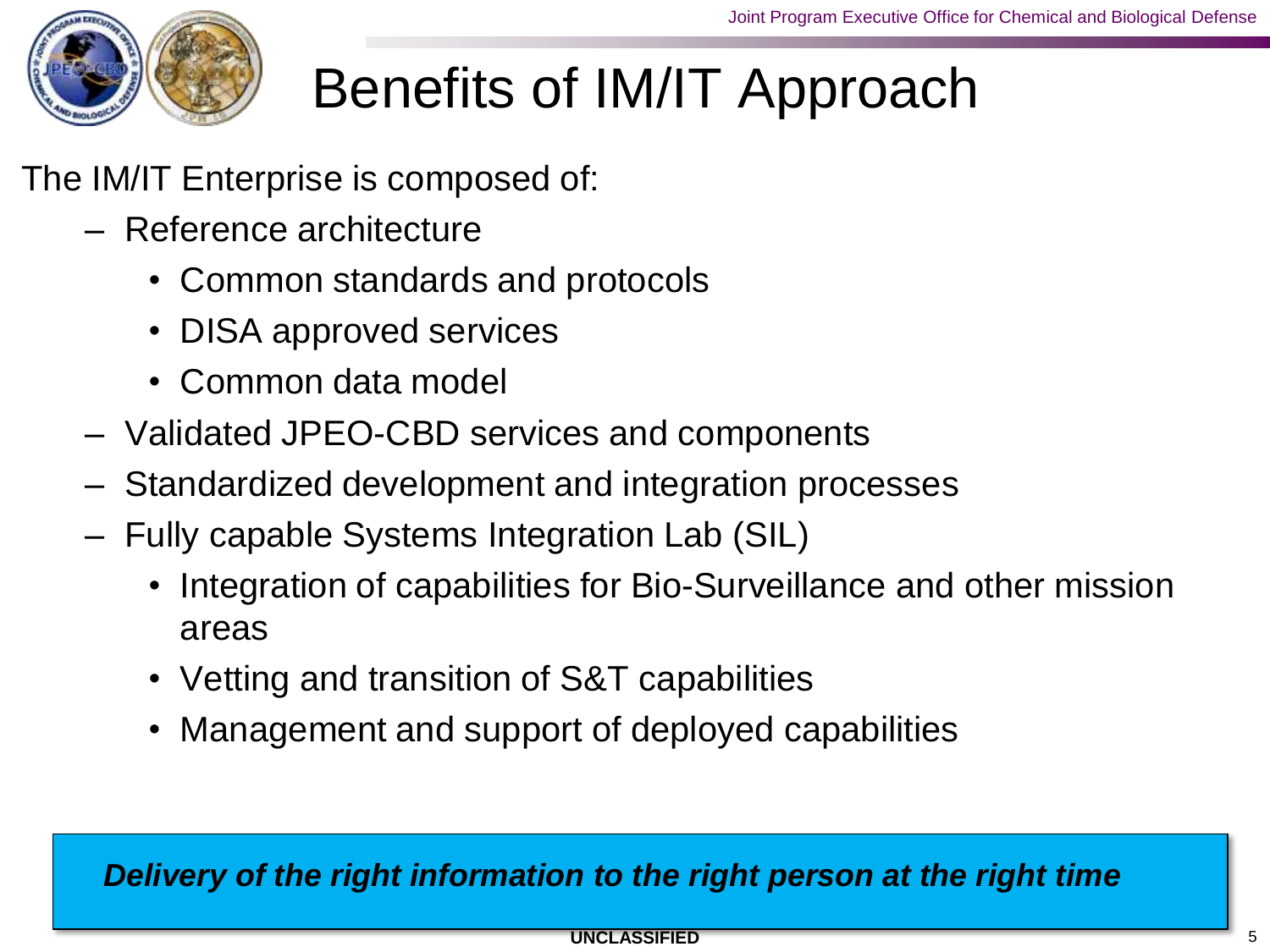

### IM/IT Trail Boss Enterprise Focus

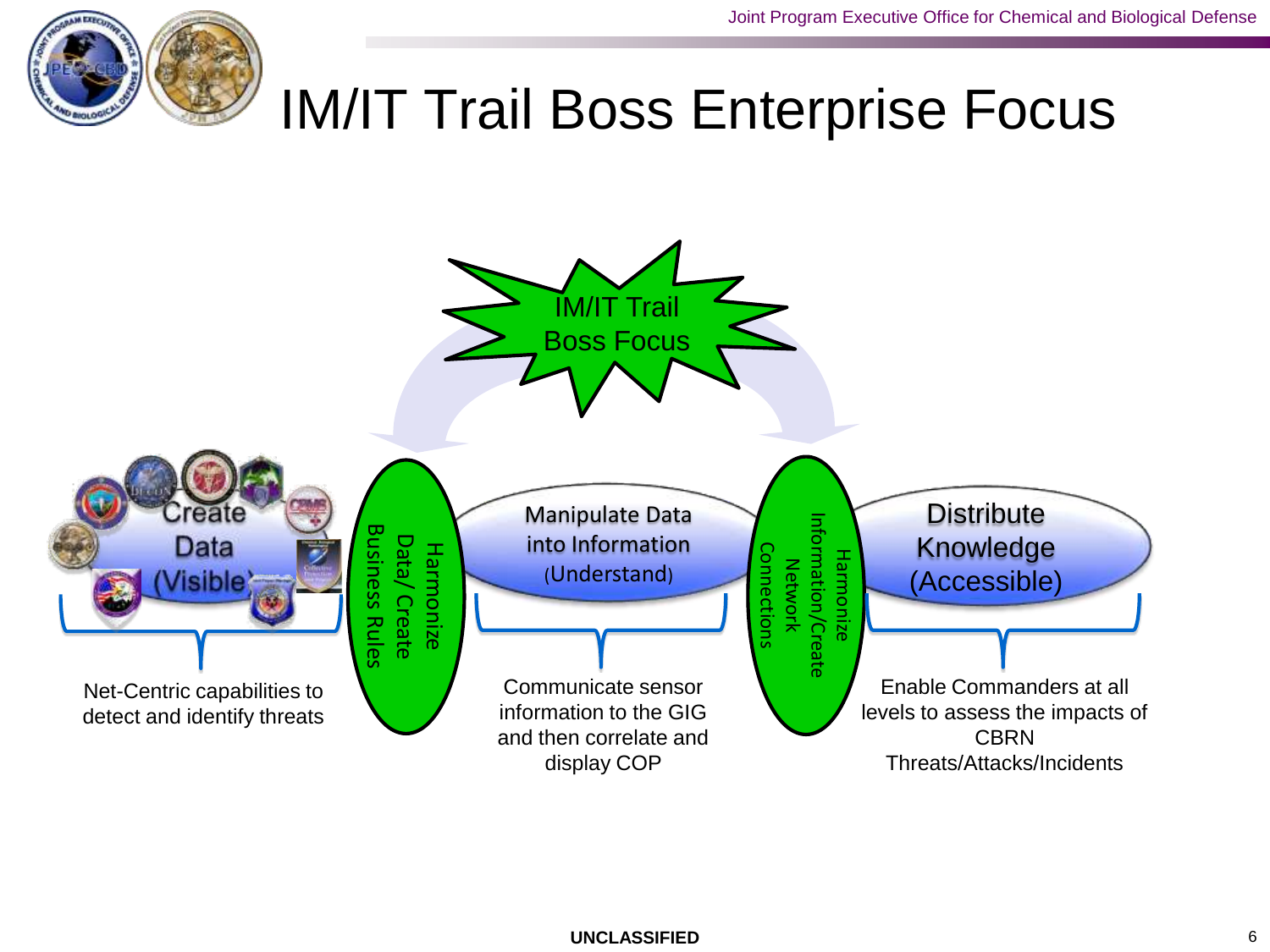

### BSP – U Deployment in USFK

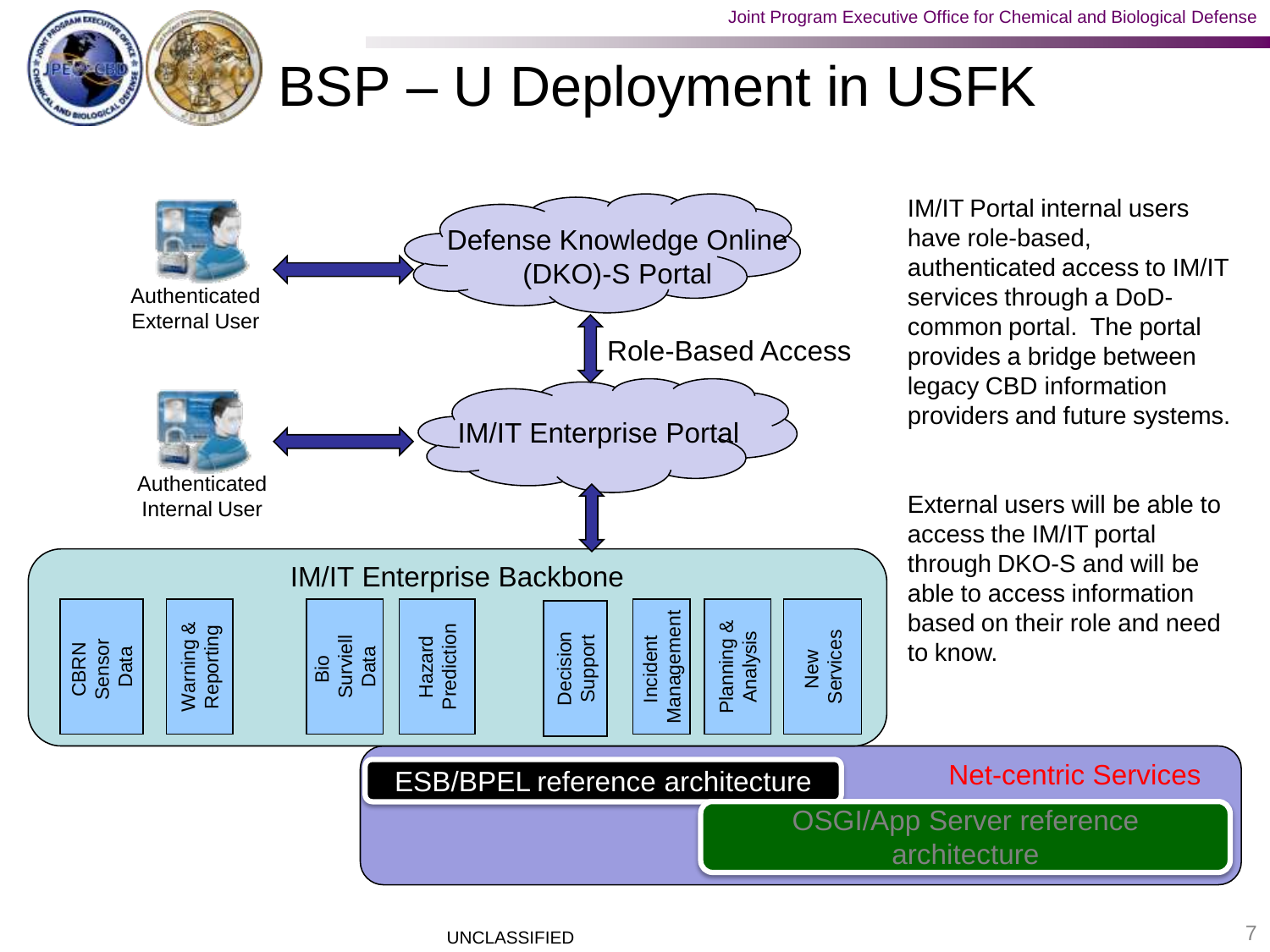#### IM/IT Capability Lifecycle Integration Architecture (CLIP)



• **A messaging and routing subsystem that integrates existing JPEO-CBD information system outputs into an environment that can detect threats, collect and disseminate appropriate data and make relevant information accessible to those who need it – in essence facilitate early warning, assessment and reporting to address an incident.** 

• **A workflow execution engine that utilizes the messaging and routing subsystem to adapt to changing warfighter TTPs and the incorporation of additional capability modules, authoritative data sources, and optimizations within the enterprise**

#### OSGI/App Server reference architecture

**The IM/IT Enterprise will initially integrate appropriate JPEO-CBD stand-alone products into the CMF (mainly JWARN, JEM, CCSI, CCMI, Data Model (and associated Web-Service) and DSS 5.0). Common hardware specifications and interfaces will connect into one location and the software components will be used to normalize the data for IM/IT enterprise client consumption.**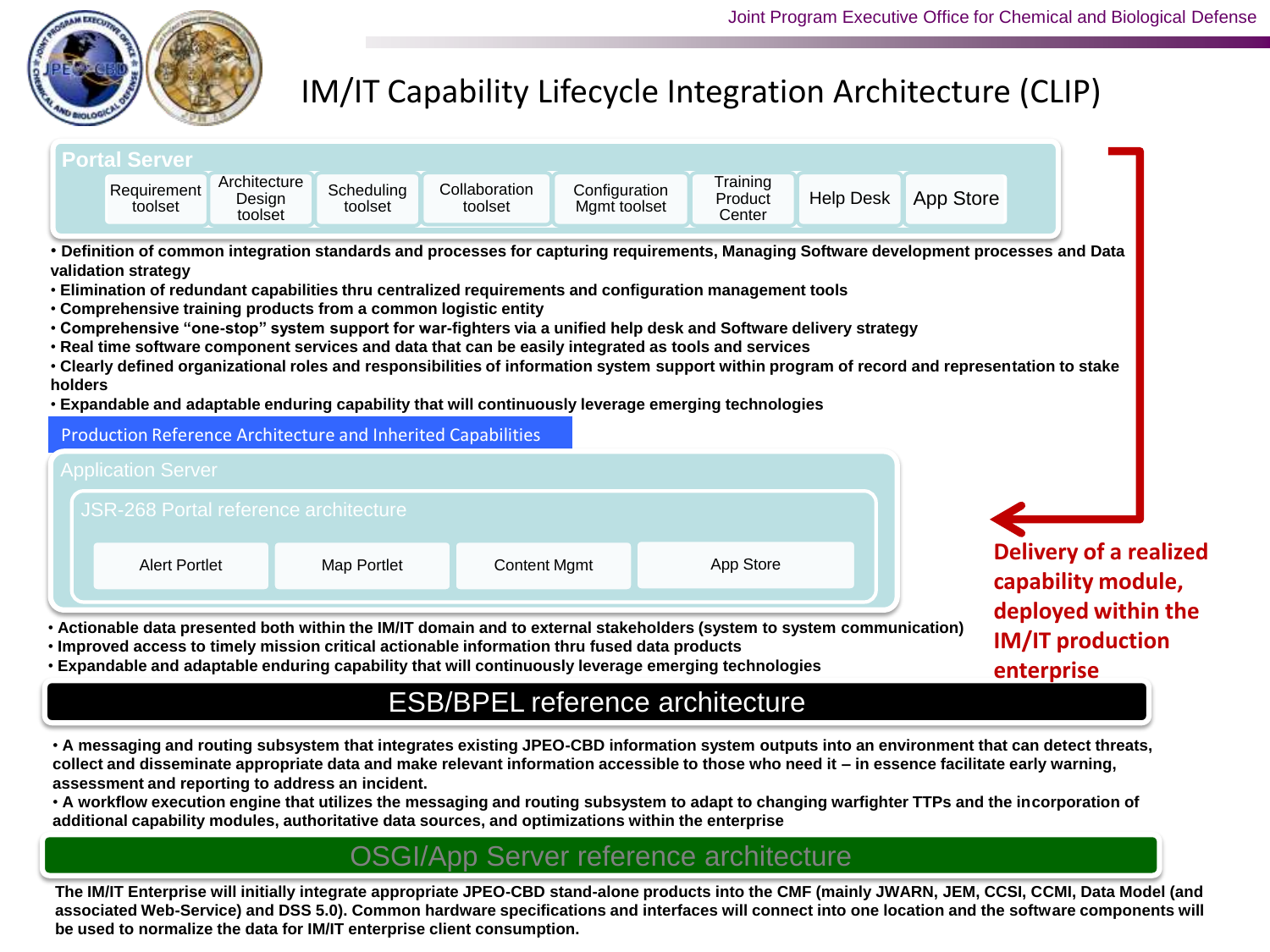![](_page_8_Picture_1.jpeg)

### **IM/IT Enterprise Book Shelf**

### for Therapeutics

#### Medical Informatics **MIL-CIV** integration

![](_page_8_Picture_5.jpeg)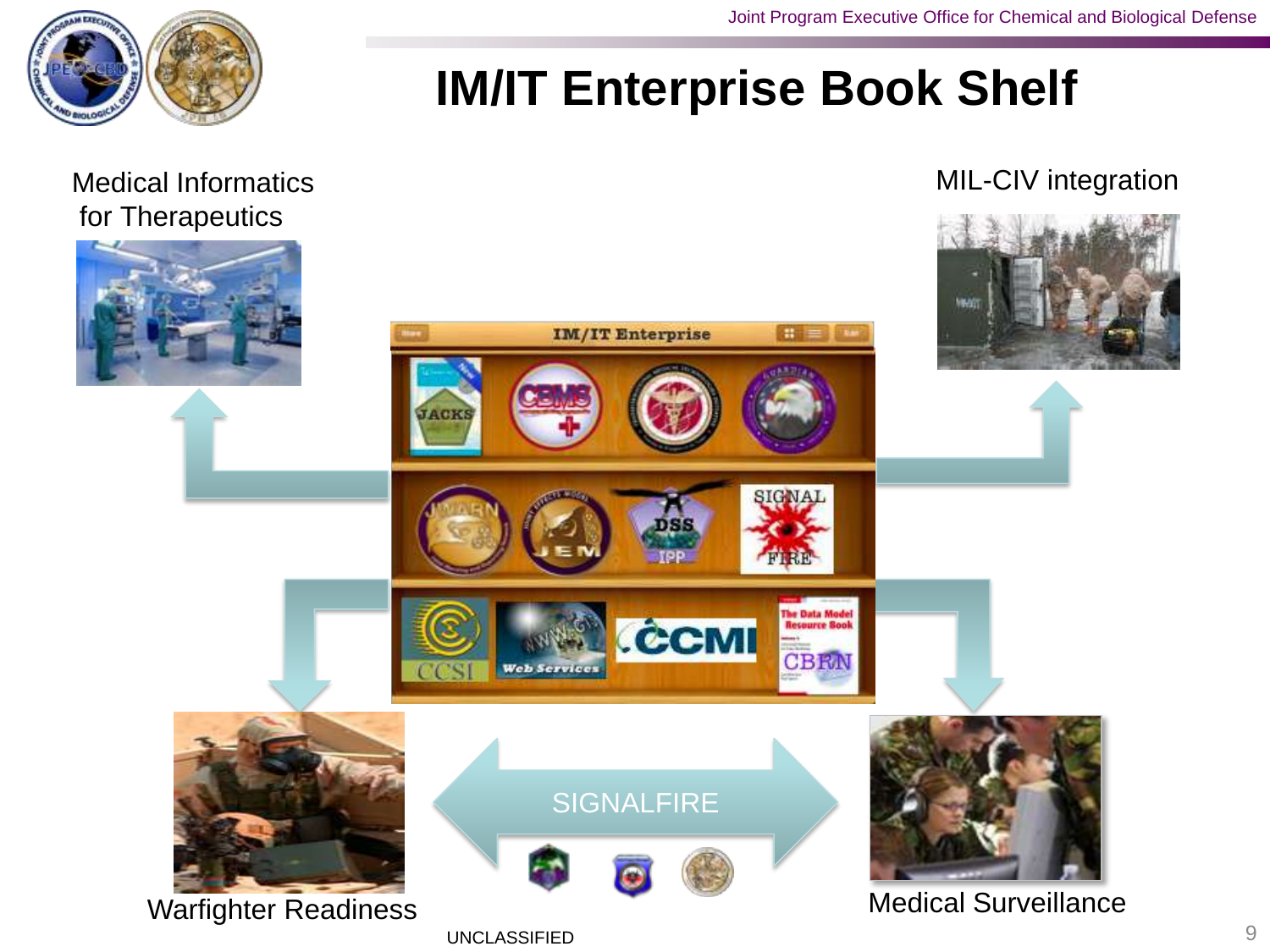![](_page_9_Picture_1.jpeg)

### IM/IT Enterprise Systems Engineering (SE) Tools

### Enterprise Systems Engineering Tools environment established to address consistency and visibility across:

- Requirements Management: Piloting Jama Contour
- Architecture: IBM System Architect (SA) and XT (Web Client)
- Feature / Problem Tracking: ALTASSIAN JIRA
- Software Configuration Management: TeamCity with Subversion and Maven
- Scheduling: Microsoft Project Server
- Collaboration and Knowledge Management: SharePoint / Defense Connect Online (DCO) / Army Knowledge Management (AKO) / Defense Knowledge Online (DKO)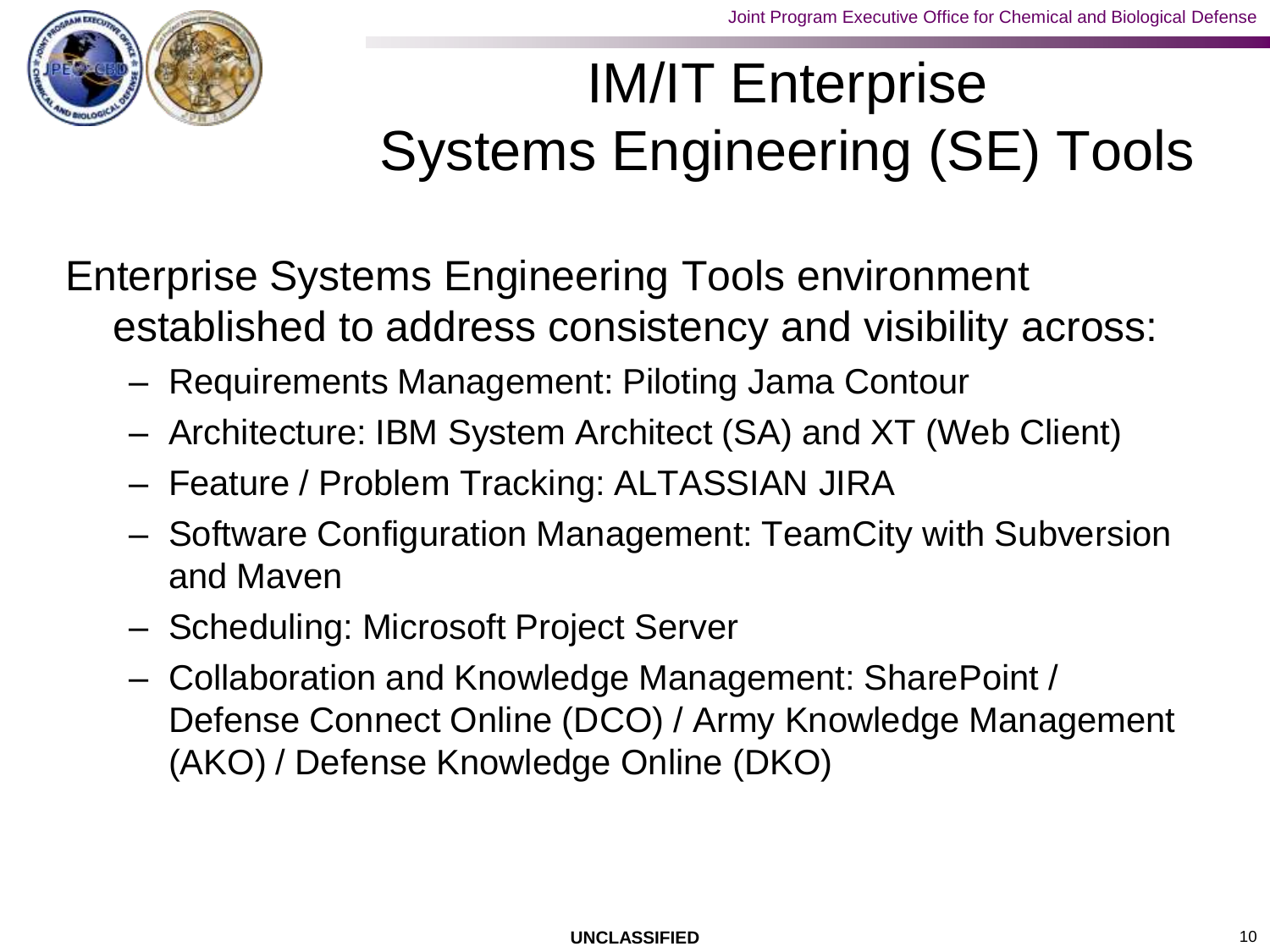![](_page_10_Picture_1.jpeg)

## **Challenges**

- Standardization of solutions to CBRN Business Domain and Warfighter Domain issues
- Identification of COTS products to enable the IM/IT Enterprise Execution Strategy (cost/licenses are an issue)
- **Provision of mature IM/IT platform for Biosurveillance** initiatives and programs
	- USFK Biosurveillance Framework (UBF)
	- Joint Biosurveillance Communication Framework (JBCF)
	- Next Generation Diagnostic System (NGDS)
	- **Environmental Biosurveillance System (EBS)**
	- **Global Ops**